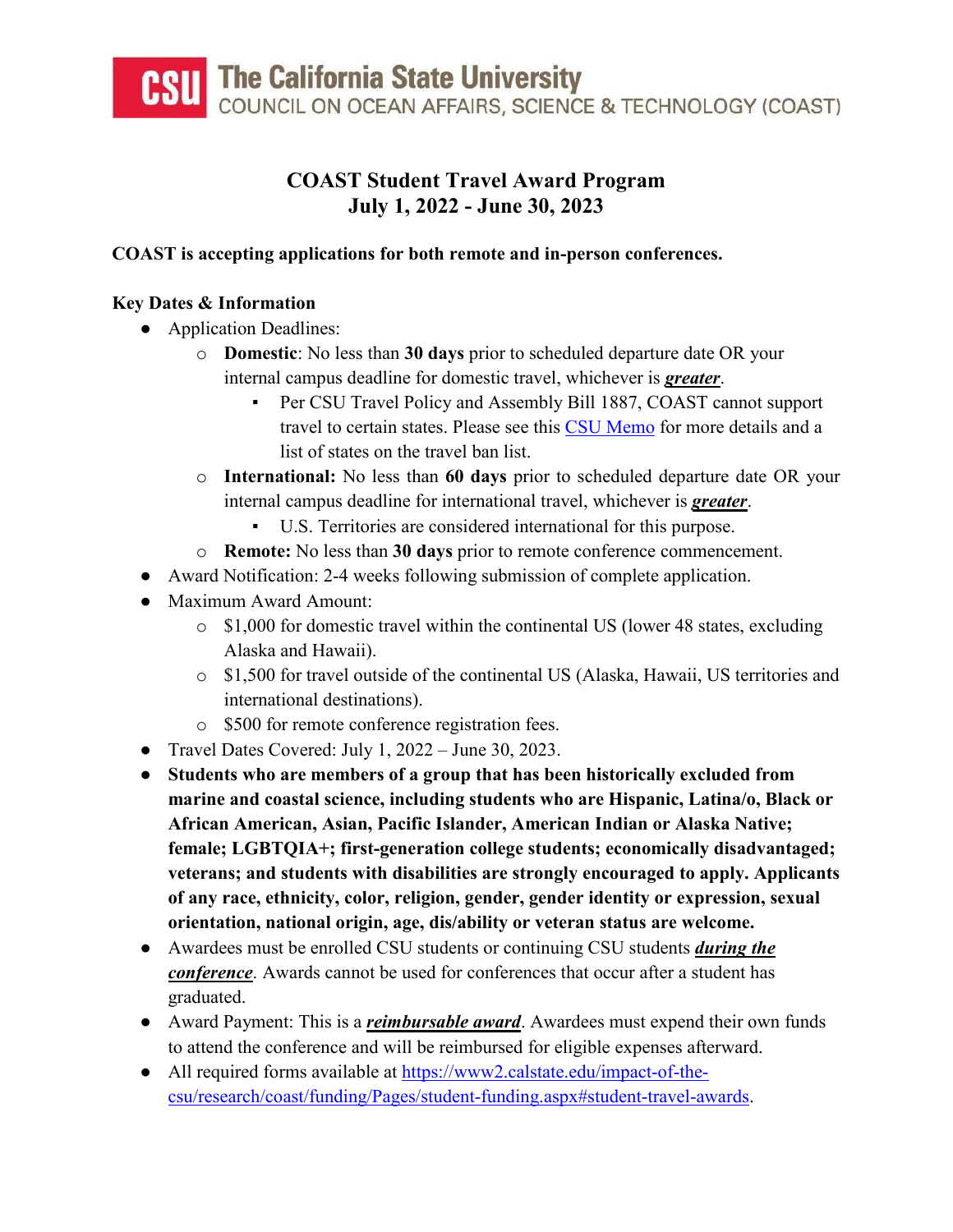• Contact Information: Kimberly Jassowski [\(kjassowski@csumb.edu\)](mailto:kjassowski@csumb.edu), COAST Program Analyst.

### **Program Description**

The CSU Council on Ocean Affairs, Science and Technology (COAST) aims to increase CSU student participation in scientific conferences. COAST will provide awards up to \$1,000 for travel within the continental US, up to \$1,500 for travel outside the continental US, and up to \$500 for remote conference registration fees to continuing CSU undergraduate and graduate students to attend and present the results of original marine, coastal and coastal watershed research at scientific conferences with the ultimate goals of 1) enhancing student experiences, 2) engaging the broader scientific community, and 3) highlighting the value of CSU research at state, national, and international levels.

Up to \$30,000 is available for student travel support and will be divided evenly among four quarters:

- July 1-September 30, 2022;
- October 1-December 31, 2022;
- January 1-March 31, 2023;
- April 1-June 30, 2023.

*All funding described in this announcement is contingent upon legislatively appropriated funds received by the California State University.*

See [https://www2.calstate.edu/impact-of-the-csu/research/coast/funding/Pages/past-student](https://www2.calstate.edu/impact-of-the-csu/research/coast/funding/Pages/past-student-awards.aspx)[awards.aspx](https://www2.calstate.edu/impact-of-the-csu/research/coast/funding/Pages/past-student-awards.aspx) for a list of previous awards.

#### **Applicant Eligibility and Restrictions**

Students who are members of a group that has been historically excluded in marine and coastal science, including students who are Hispanic, Latina/o, Black or African American, Asian, Pacific Islander, American Indian or Alaska Native; female; LGBTQIA+; first-generation college students; economically disadvantaged; veterans; and students with disabilities are strongly encouraged to apply. Applicants of any race, ethnicity, color, religion, gender, gender identity or expression, sexual orientation, national origin, age, dis/ability or veteran status are welcome.

- Applicants must be full or part-time CSU students in good standing.
- *Awardees must be enrolled CSU students or continuing CSU students during the conference.*
- There are no citizenship requirements.
- Student travel awards are limited to one award per student per academic year (July 1, 2022 – June 30, 2023).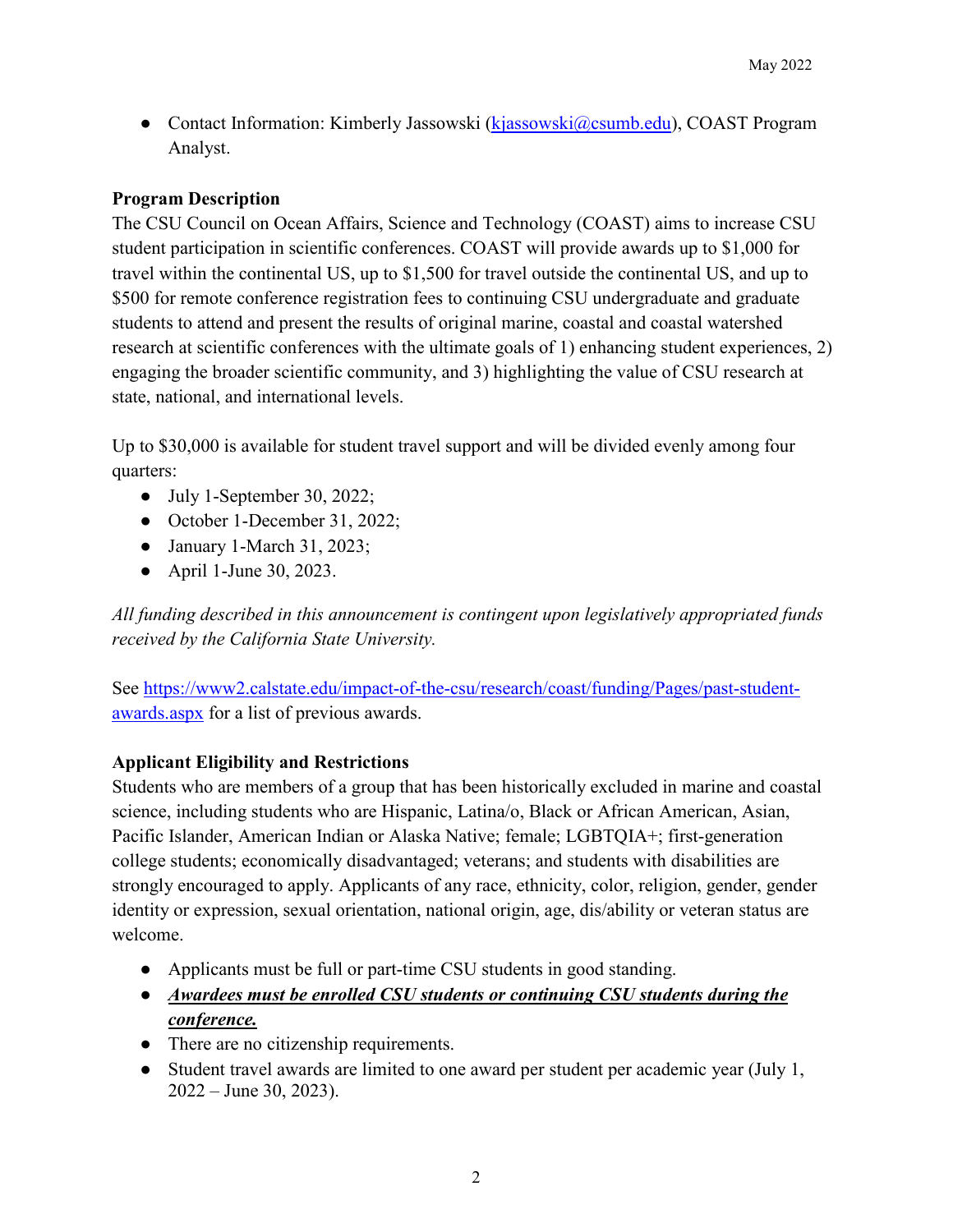- Previous COAST Student Travel Award recipients are eligible to apply provided they have met the obligations of their previous award; however, preference will be given to new applicants.
- Applicants must provide evidence of an accepted abstract.
	- o *You may apply for an award once you have submitted an abstract and are awaiting notification of acceptance.*
		- Please note in your application that abstract acceptance is pending. Your application will be held in the queue. Once you receive notification of abstract acceptance, please forward that to COAST.
- Applicants must identify a CSU faculty mentor.
	- o Faculty mentors include tenured/tenure track faculty, adjunct faculty, lecturers and research faculty.
- Applicant must be the presenting author. COAST will only provide funding for one presenting author per presentation.
- COAST reserves the right to limit the amount of funding awarded to any one scientific conference.
- COAST reserves the right to award an amount different than that requested and to make final decisions regarding all applications.
- Per CSU Travel Policy and Assembly Bill 1887, COAST cannot support travel to certain states. Please see this CSU [Memo](https://www2.calstate.edu/impact-of-the-csu/research/coast/funding/Documents/SR-Presidents%20Travel%20Ban%20Monie%20GC%2011139.8.pdf) for more details and a list of states on the travel ban list.

### **Application Procedure**

1. An **application** must be submitted using the form available at [https://www2.calstate.edu/impact-of-the-csu/research/coast/funding/Pages/student](https://www2.calstate.edu/impact-of-the-csu/research/coast/funding/Pages/student-funding.aspx#student-travel-awards)[funding.aspx#student-travel-awards.](https://www2.calstate.edu/impact-of-the-csu/research/coast/funding/Pages/student-funding.aspx#student-travel-awards) The application form must be completed and emailed as an attachment to COAST at [studenttravelcoast@share.calstate.edu.](mailto:studenttravelcoast@share.calstate.edu)

Applicants must provide a budget of their anticipated conference expenses and a description of matching funds or other resources that will make travel feasible if the COAST award will not cover the entire anticipated expense. The budget must include estimated costs for all transportation, lodging, meals, conference registration fees and incidentals. Please also include all secured and pending support (source and amount). If the conference is remote, please indicate that in the Budget section, and note that a detailed budget is not necessary.

Within one hour of application submission, you will receive a confirmation email from COAST with an application ID number. Please save this email for future reference. If you do not receive a confirmation email, please contact COAST [\(csucoast@csumb.edu\)](mailto:csucoast@csumb.edu) immediately to ensure your application was received. **This is your responsibility**-COAST is not responsible for applications that were not successfully submitted if applicants cannot provide a copy of the email confirming successful submission.

2. The student must complete and submit the **Departmental Commitment** [form](https://www2.calstate.edu/impact-of-the-csu/research/coast/funding/Pages/student-funding.aspx#student-travel-awards) via email, which confirms that the student's Department will help them process all required paperwork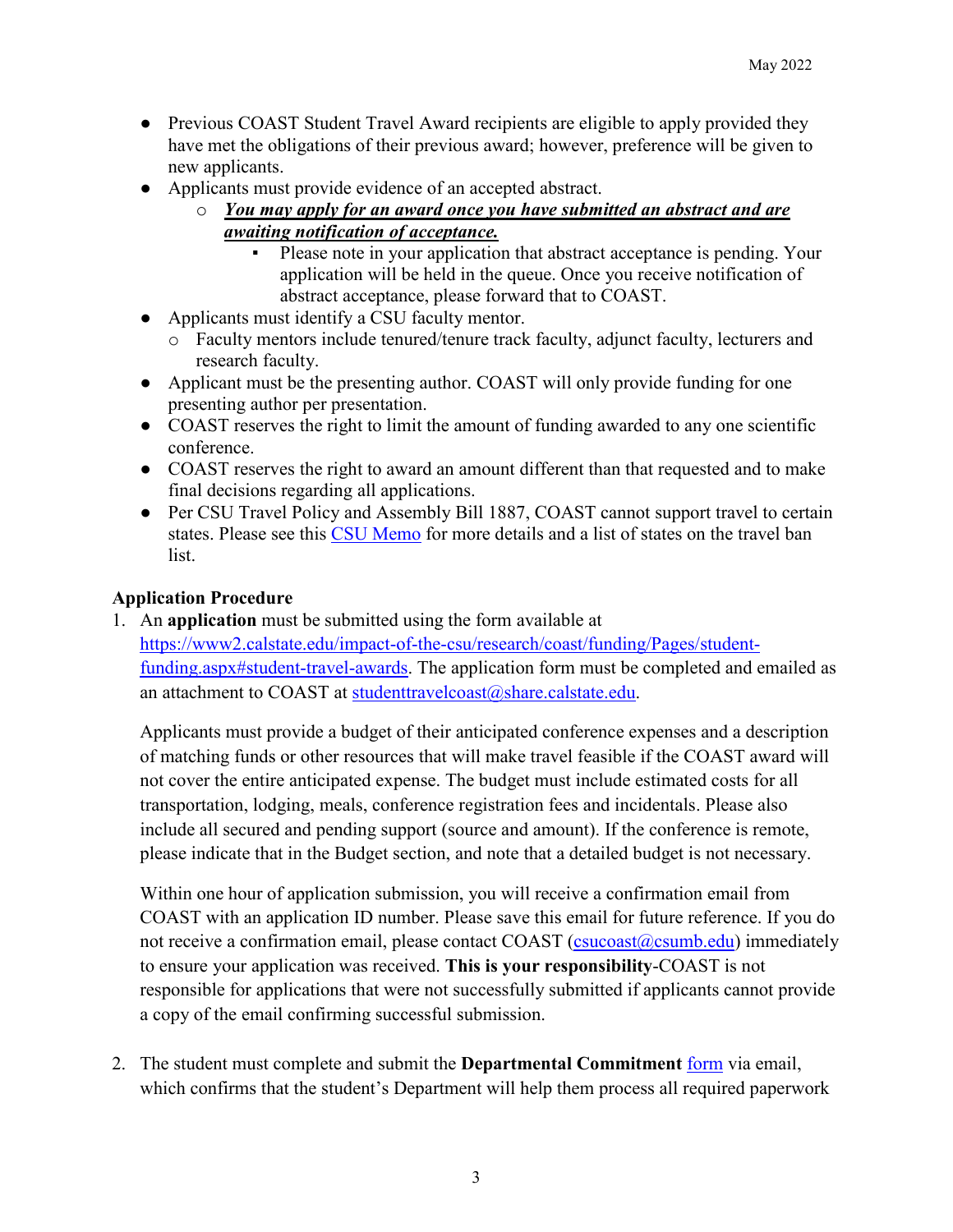prior to commencement of the conference and reimburse the student for personal expenses up to the amount of the COAST award following the conference. THIS FORM MUST BE SIGNED BY THE DEPARTMENT CHAIR (electronic/digital signatures are acceptable). Applications will not be considered until the form is received.

The Departmental Commitment form must be scanned and emailed as a pdf attachment to COAST at [studenttravelcoast@share.calstate.edu.](mailto:studenttravelcoast@share.calstate.edu)

3. The applicant's CSU faculty mentor must send an email to

studenttravelcoast $@$ share.calstate.edu confirming that 1) the faculty mentor supports the student's planned conference presentation and the student's application to COAST for funding and 2) the applicant will be an enrolled CSU student or continuing CSU student during the conference. Applications will not be considered until faculty confirmations are received.

Faculty mentors may support more than one student. However, COAST reserves the right to limit the amount of funding provided to students mentored by an individual faculty member for an individual conference.

- 4. All application materials must be received by COAST
	- No less than **30 days** prior to scheduled departure date for domestic travel OR your internal campus deadline for domestic travel, whichever is *greater*.
	- No less than **60 days** prior to scheduled departure date for international travel OR your internal campus deadline for international travel, whichever is *greater*.
		- o U.S. Territories are considered international for this purpose.
	- No less than **30 days** prior to the commencement of a remote meeting.

*Awarding of COAST funds neither implies nor guarantees travel approval from CSU officials.*

### **Additional Information for International Travelers**

- Awardees planning to travel internationally will be responsible for obtaining all required approvals at their home campus prior to traveling. This may include securing international travel insurance, which requires significant lead-time for processing. Each campus has unique requirements for international travel approval and insurance and awardees must initiate and complete this process themselves. Applicants should engage the assistance of their CSU faculty mentors.
- Proof of campus approval and international travel insurance must be submitted to COAST prior to travel.
- Travel to "high risk" countries may require additional lead time and approval depending on the policies at your campus. Consult with the Risk Management department at your campus and the U.S. State Department Travel Warnings website [\(http://travel.state.gov/content/passports/english/alertswarnings.html\)](http://travel.state.gov/content/passports/english/alertswarnings.html) for more